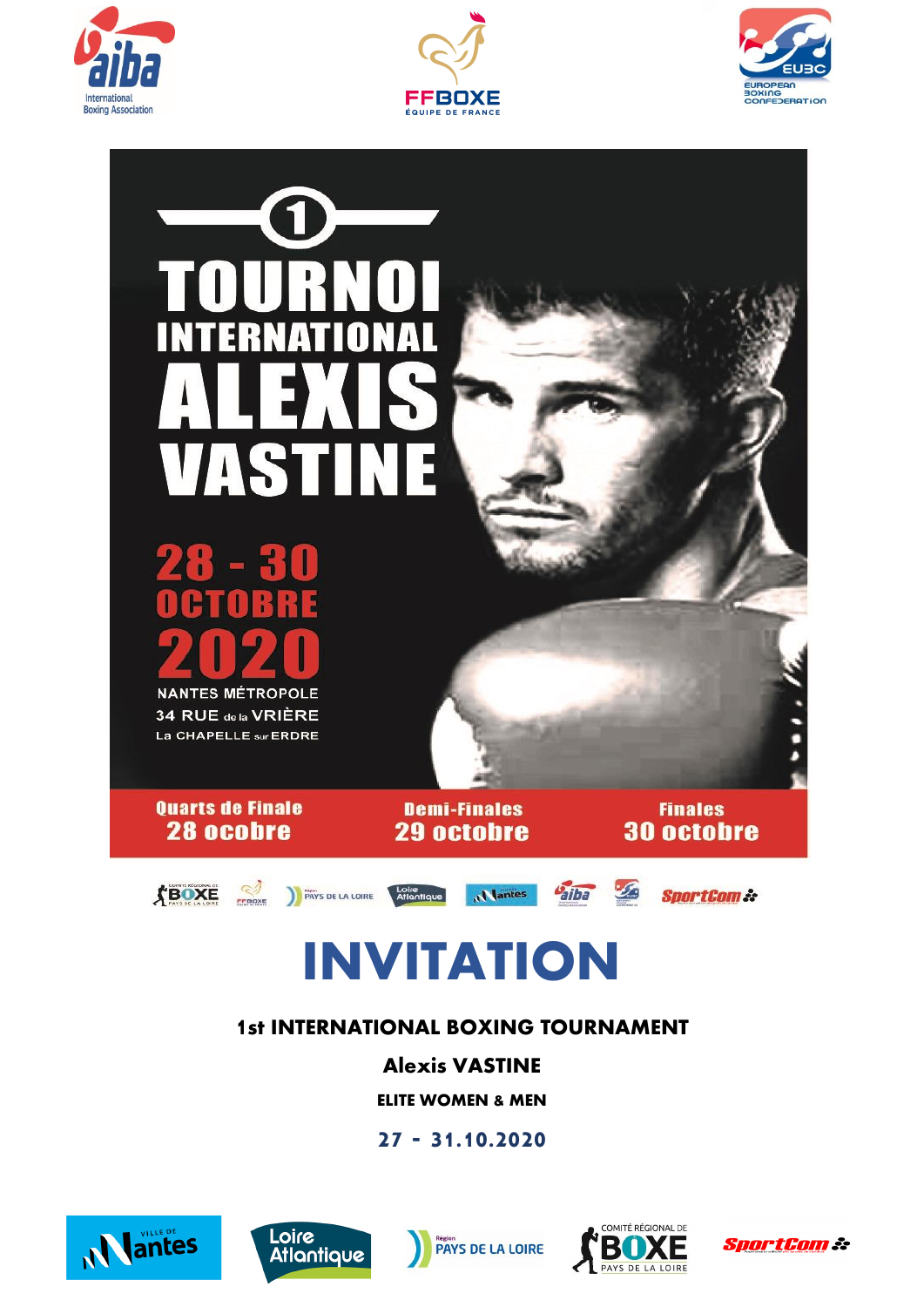

#### **Dear friends of Olympic boxing**

We cordially invite you to participate in the first edition of the « ALEXIS VASTINE INTERNATIONAL BOXING TOURNAMENT» to be held from October 28th to 30th, 2020 in the city of Nantes, France.

This INTERNATIONAL BOXING TOURNAMENT, organized for the first time in 2020, will be able to count on a local level with an experienced team which will do everything to guarantee the participants a quality welcome and a tournament of very high sports level.

This International tournament will take place very precisely in Nantes, a city of 310,000 inhabitants which is 380 km from PARIS and which is accessible by plane, Nantes Atlantique Airport or by train, departing from Paris Montparnasse. Accommodation for all delegations and officials will be at the Westotel Nantes Atlantique hotel, a 4-star tourist hotel. 34 Rue de la Vrière, 44240 La Chapellesur-Erdre • 02 51 81 36 36

Mrs. Mariannick Codet, member of the executive committee of French Boxing Federation and Mr. Emmanuel Bouvet, 3\* AIBA referee judge, will act as President and Director of the Organizing Committee.

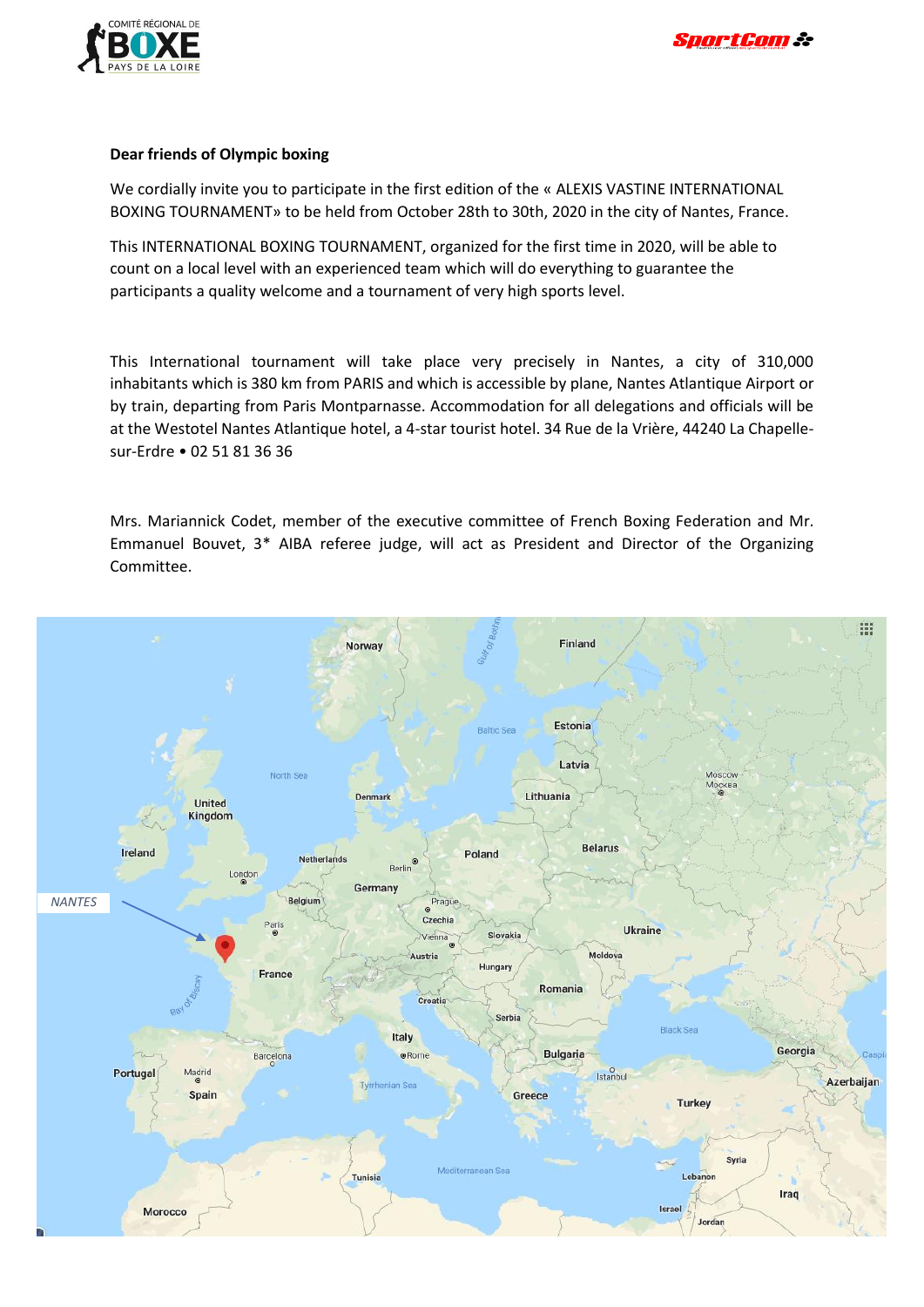

# **PLEASE NOTE that for its first organization, this tournament can ONLY BE OPENED for a MAXIMUM of 13 countries. Thank you for your understanding.**

# **EVENT FACT SHEET**

#### **TITLE OF EVENT**

**« ALEXIS VASTINE » INTERNATIONAL BOXING TOURNAMENT**

#### **EVENT PERIOD**

| <b>TOURNAMENT PERIOD</b>  | OCTOBER 27th - OCTOBER 31st 2020             |
|---------------------------|----------------------------------------------|
| <b>COMPETITION PERIOD</b> | OCTOBER 28th to OCTOBER 30th 2020 (3 days of |
|                           | competition)                                 |
| <b>ARRIVAL DATE</b>       | OCTOBER 27th 2020                            |
| <b>DEPARTURE DATE</b>     | OCTOBER 31st 2020                            |

#### **DAILY COMPETITION SCHEDULE**

| <b>DATE</b>         | <b>TIME</b>                              | <b>PHASE</b>                                    |  |
|---------------------|------------------------------------------|-------------------------------------------------|--|
| <b>OCTOBER 27th</b> |                                          | Arrival of team delegations and registration    |  |
|                     | 21H00                                    | Technical meeting for all coaches and officials |  |
| <b>OCTOBER 28th</b> | 07H00-09H00                              | Daily medical examination and general weigh-in  |  |
|                     | 10H30                                    | Official draw                                   |  |
|                     | 13H00                                    | AIBA RJ meeting                                 |  |
|                     | 14H00                                    | <b>Quarter finals</b>                           |  |
|                     | 18H00                                    | <b>Quarter finals</b>                           |  |
| <b>OCTOBER 29th</b> | 08H00-9H00                               | Daily medical examination and weigh-in          |  |
|                     | 14H30                                    | Semi finals                                     |  |
|                     | 16H00                                    | break                                           |  |
|                     | 16H30                                    | Semi finals                                     |  |
|                     | 19H00                                    | Reception for chief delegation and officials    |  |
| <b>OCTOBER 30th</b> | 07H30-08H30                              | Daily medical examination and weigh-in          |  |
|                     | 18H00                                    | finals                                          |  |
| <b>OCTOBER 31st</b> | Before 12H00<br>Departure of delegations |                                                 |  |

## **ELIGIBILITY OF BOXER AND AGE CLASSIFICATION**

| <b>AGE CLASSIFICATION</b> | <b>ELITE</b> : boxers between the ages of 19 and 40 are eligible to             |
|---------------------------|---------------------------------------------------------------------------------|
|                           | compete (born between january 1st 2001 to december 31st 1980)                   |
| <b>WEIGHT</b>             | <b>ELITE male 8 weight categories</b>                                           |
| <b>CLASSIFICATION</b>     | 52 kg – 57 kg – 63 kg – 69 kg – 75 kg – 81 kg – 91 kg – 91 kg +                 |
|                           | <b>ELITE female 5 weight categories</b>                                         |
|                           | $51 \text{ kg} - 57 \text{ kg} - 60 \text{ kg} - 69 \text{ kg} - 75 \text{ kg}$ |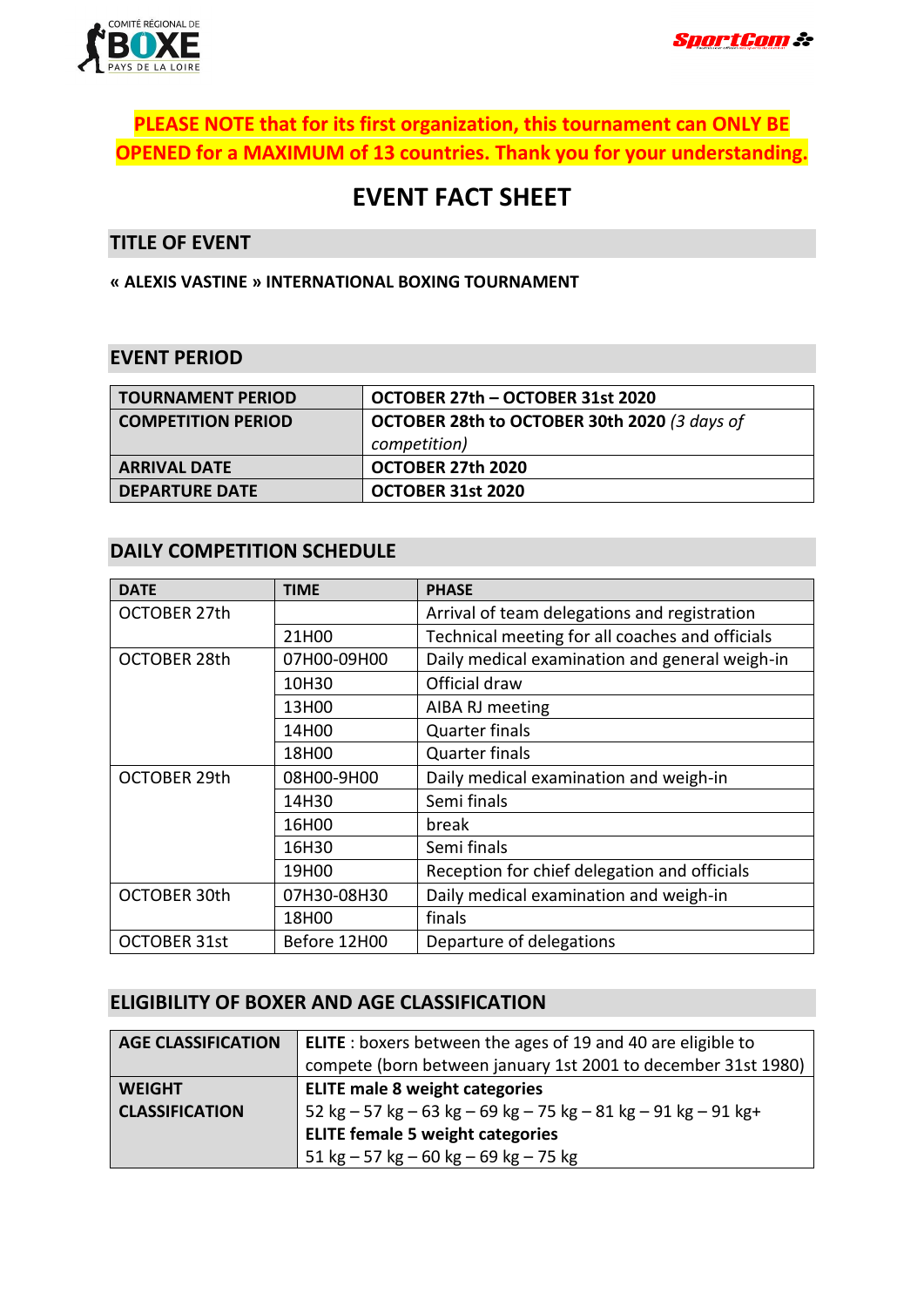



## **COMPOSITION OF OFFICIAL DELEGATION**

**Each participation nation must bring ONLY 1 male boxer and ONLY 1 female boxer per olympic weight category.**

Each team delegation can have the following number of officials :

1-4 boxers : 2 coaches + 1 RJ (AIBA 1/2/3 star)

5-8 boxers : 3 coaches + 1 RJ (AIBA 1/2/3 star)

9-13 boxers : 4 coaches + 1 RJ (AIBA 1/2/3 star)

#### **NUMBER OF ROUNDS**

ELITE – Three (3) rounds of three (3) minutes, one (1) minute rest between rounds

#### **SCORING SYSTEM**

This tournament will take place according to AIBA RULES. AIBA scoring system will be used.

#### **AWARDS**

Gold – Silver and Bronze medals Cup for best male and female boxer

#### **REFEREES AND JUDGES**

RJ are sent by National Federations For fair-play and successful competition, *it is mandatory to NF to bring their AIBA RJ - 1, 2* **or 3 stars**

#### **REGISTRATION FORMS**

Please fill in the attached forms and send them back to the organizing committee, signed by the national federation's president or general secretary to the following e-mail address : [valerie.hostingue@ff-boxe.com](mailto:valerie.hostingue@ff-boxe.com)

- a) For **confirmation of participation** : send registration form **until september 1st**
- b) For **preliminary entry registration** : send registration form **until september 15th**
- c) For **final entry registration** along with names, travel details and accomodation form, send them **until september 29th**
- d) For **payment of accomodations** : send scanned proof of payment **until october 15th**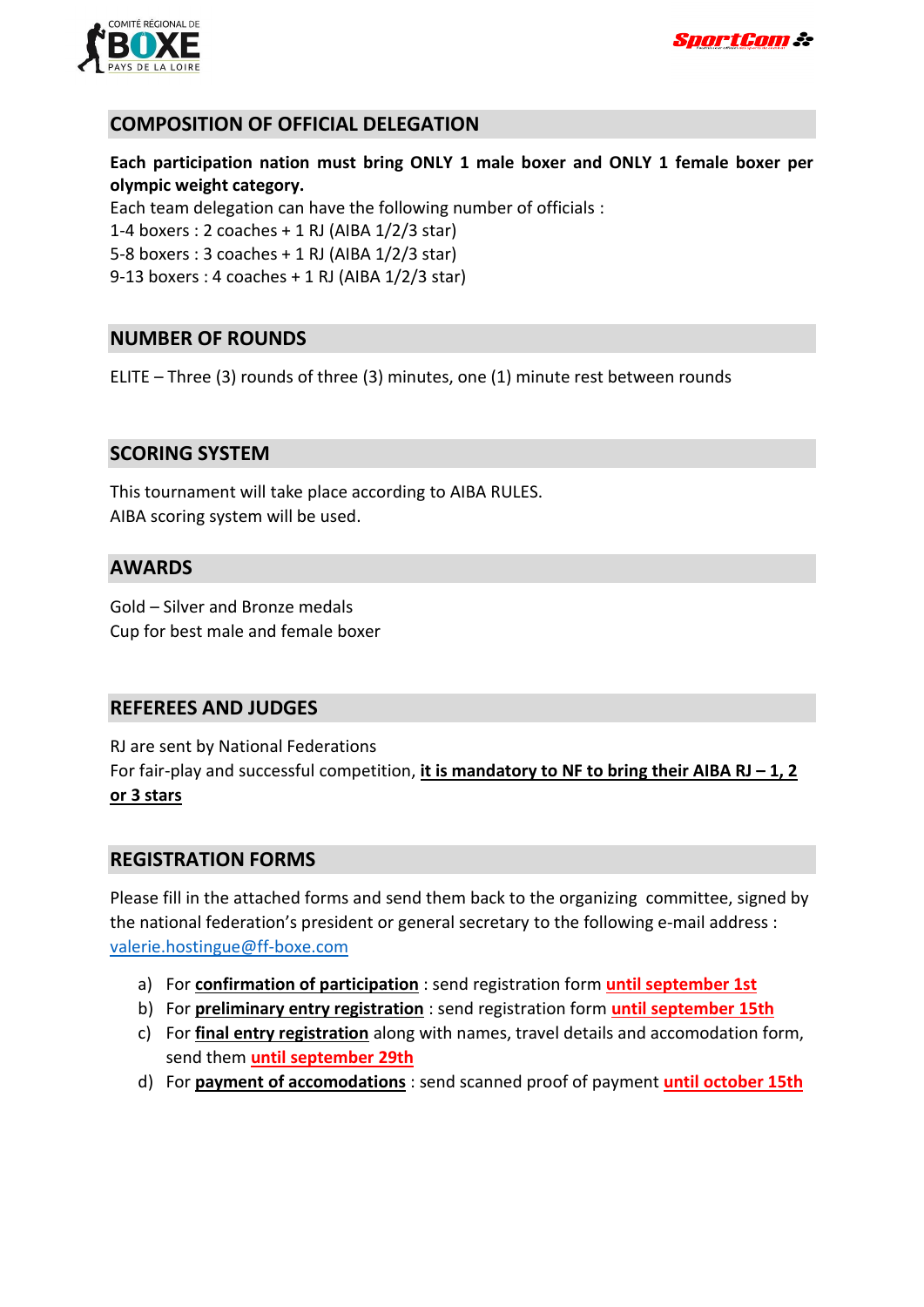

## **TRANSPORTATION**

Official places for arrival/departure in FRANCE :

- 
- International airport of NANTES or train station of NANTES
- International airports of PARIS : PARIS ROISSY CHARLES DE GAULLE or PARIS ORLY **If really no possibility to arrive directly in NANTES,**

**Attention** : **if arrival/departure in Paris, each delegation will have to pay an extra charge in order to get train tickets from PARIS to NANTES round trip. Approximative price per person : 60 € round trip (train duration 1H50). Price to be confirmed in due time.**

Each national federation will organize and pay for the round trip travel arrangements for their delegation :

- from their country to and from international airports of Nantes
- from their country to and from international airport of Paris + train tickets from Paris to Nantes round trip

The organizing committee will organize and pay the local transportation from the airport of NANTES or from the train station of Nantes to the place of accomdations/competition.

# **ACCOMODATION**

Name of the hotel : WESTOTEL NANTES ATLANTIQUE – a 4\* tourist hotel address : 34 rue de la Vrière – 44240 LA CHAPELLE SUR ERDRE – 02.51.81.36.36

Allocation of single, twin and triple rooms required and the rooming list must be emailed to the following e-mail address : [ffb.alexis.vastine2020@gmail.com](mailto:ffb.alexis.vastine2020@gmail.com) before september 29th

Only boxers and team officials, timely registered in the final form will be allowed to stay in this hotel.

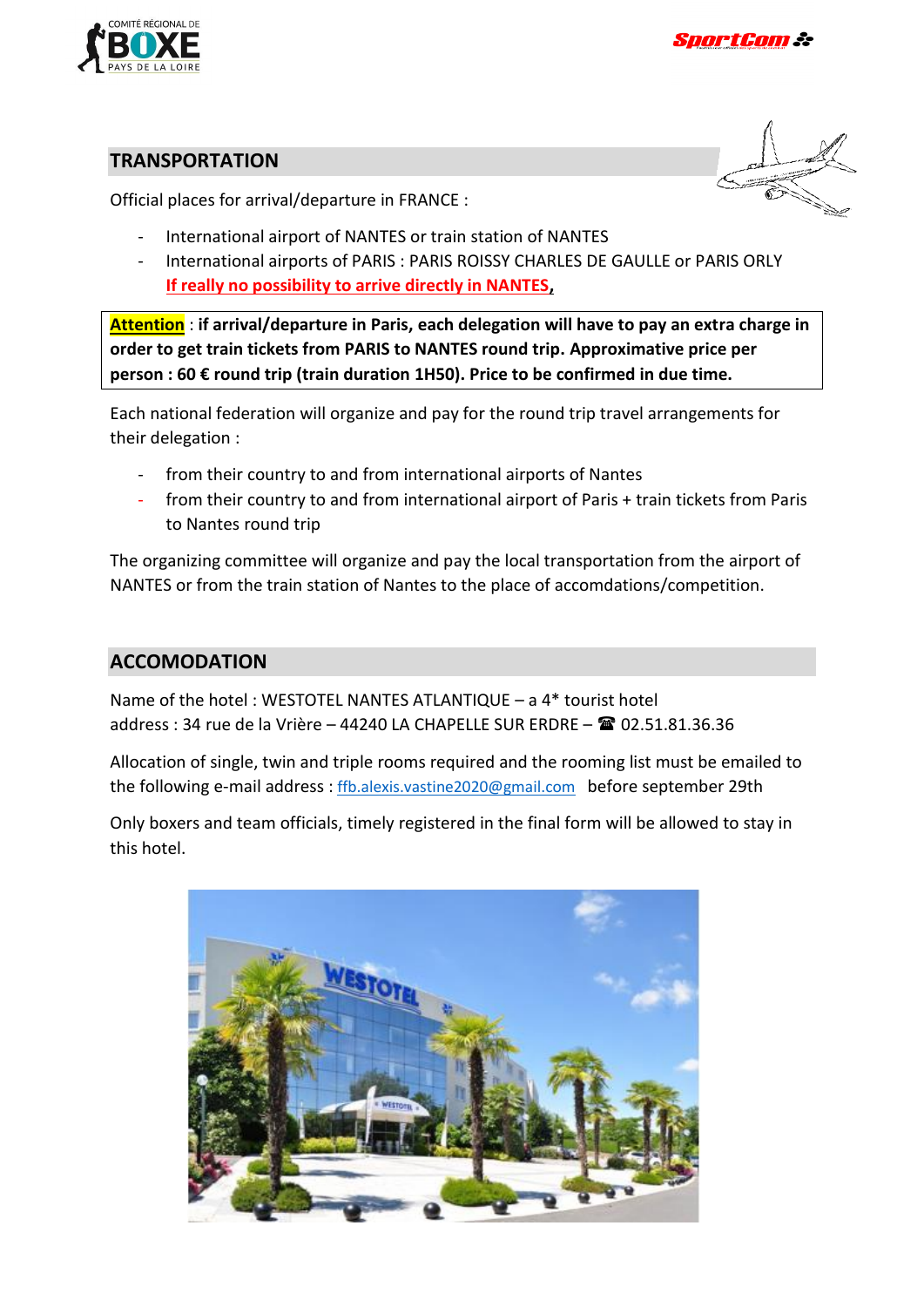



# **Room rates for team delegations are as follows :**

| SINGLE ROOM (1 person)         | in full board | 85 EUROS per day per person              |
|--------------------------------|---------------|------------------------------------------|
| <b>TWIN ROOM (2 persons)</b>   | in full board | 65 EUROS per day per person              |
| <b>TRIPLE ROOM (3 persons)</b> | in full board | 55 EUROS per day per person              |
|                                |               | $(2 \text{ beds} + 1 \text{ extra bed})$ |

The room rates are provided for the tournament period only and apply from october 27th, day for arrival until october 31st, day of departure

| <b>FOR EXTRA PERSON</b>                          | in full board | 110 EUROS per person per day |
|--------------------------------------------------|---------------|------------------------------|
| In single or twin room depending on availability |               |                              |

Teams arriving before official arrival date of october 27th and leaving after official date of departure october 31st will be charged **110 euros per day per person** with only breakfast (no other meals).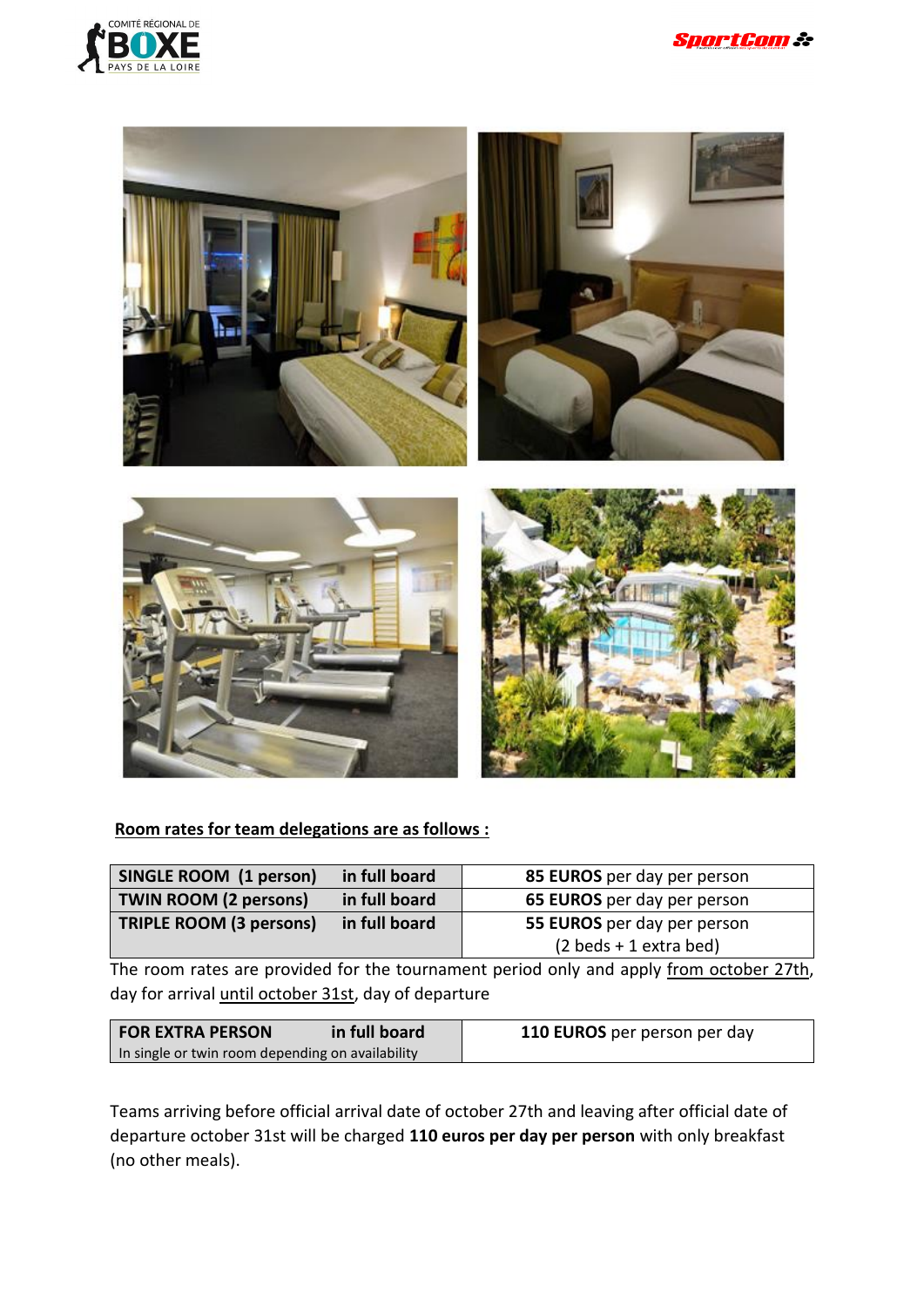



#### **a) Bank informations for payment of accomodations (before october 15th)**

| Name of the bank :    | <b>CREDIT AGRICOLE</b>                                        |
|-----------------------|---------------------------------------------------------------|
| Adress of the bank:   | CR de l'ANJOU et du MAINE - LOIRON                            |
| name of beneficiary : | ASSOC. CR BOXE PAYS DE LOIRE - MME CODET                      |
| adress beneficiary :  | 20 rue Principale - RUILLE LE GRAVELAIS - 53320 LOIRON RUILLE |
| <u>IBAN :</u>         | FR76 1790 6000 9096 3754 0819 518                             |
| <b>CODE BIC:</b>      | AGRIFRPP879                                                   |

#### **REQUIREMENTS**

## **Delegations can only participate in this tournament by fulfilling the conditions set out in this invitation**

- **a) all boxers must bring along with them :**
	- a. AIBA record book with annual medicals duly completed and updated
	- b. current and valid passport
	- c. european health insurance card for european nations
- b) **each team delegation must bring the following** :
	- a. national flag 1 x 1 .5 m
	- b. national anthem (on MP3 or CD)
- **c) boxer's uniforms**
	- a. each boxer must bring two sets of uniforms
	- b. the colors of these 2 sets of uniform must be in accordance with AIBA technical and competition rules.

#### **COMPETITION VENUE**

WESTOTEL NANTES ATLANTIQUE – a 4\* tourist hotel address : 34 rue de la Vrière – 44240 LA CHAPELLE SUR ERDRE –  $\mathbb{R}$  02.51.81.36.36